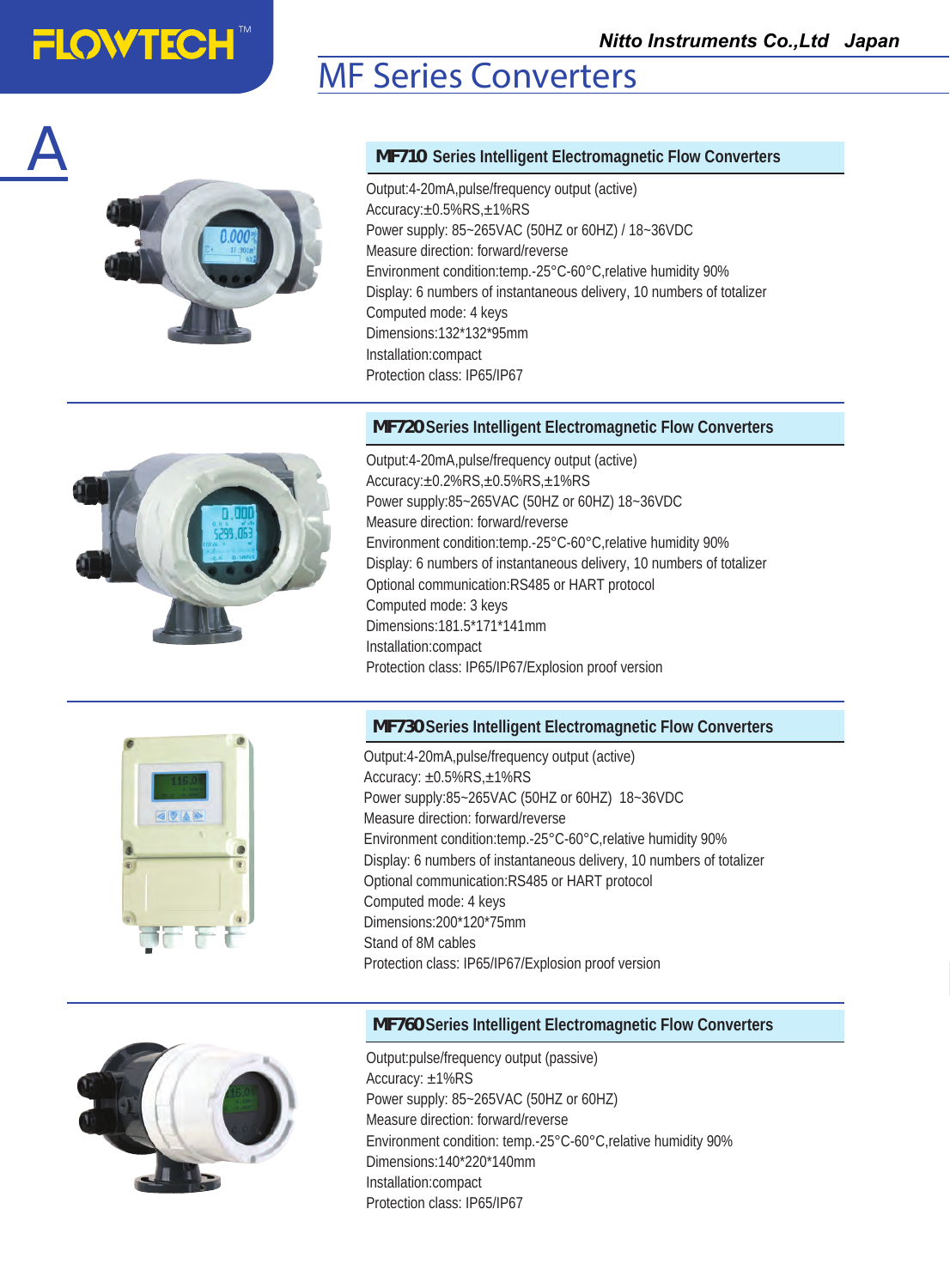## MF Series Converters



#### **MF750 Series Intelligent Electromagnetic Flow Converters**

Output:4-20mA,pulse/frequency output (passive) Accuracy: ±0.5%RS,±1%RS Power supply:24VDC Measure direction: forward/reverse Environment condition:temp.-25°C~60°C,relative humidity 90% Display: 6numbers of instantaneous delivery, 10 numbers of totalizer Optional communication:RS485 Computed mode: 4 keys Dimensions:100\*100mm Installation:remote Protection class: IP65



#### **MF810 Series Intelligent Battery Powered Converters**

Accuracy: ±1%RS,±2%RS Measure direction: forward/reverse Environment condition:temp.-10°C-60°C,relative humidity 90% Display: 6 numbers of instantaneous delivery, 10 numbers of totalizer Computed mode: 4 keys Dimensions: 160\*95\*125mm Installation:compact Power: 3.6V lithium battery Protection class: IP65



#### **MF820 Series Intelligent Battery Powered Converters**

Accuracy: ±1%RS,±2%RS Measure direction: forward/reverse Environment condition:temp.-10C-60C,relative humidity 90% Display: 6 numbers of instantaneous delivery, 10 numbers of totalizer Computed mode: 4 keys Dimensions:181.5\*171\*141mm Installation:compact Power: 3.6V lithium battery Protection class: IP65

#### MF SERIES INTERCHANGEABLE KIT FOR REMOTE TYPE

Optional of MF710 and MF720 Max cable length:100 meters Protection class:IP68(glue filled)

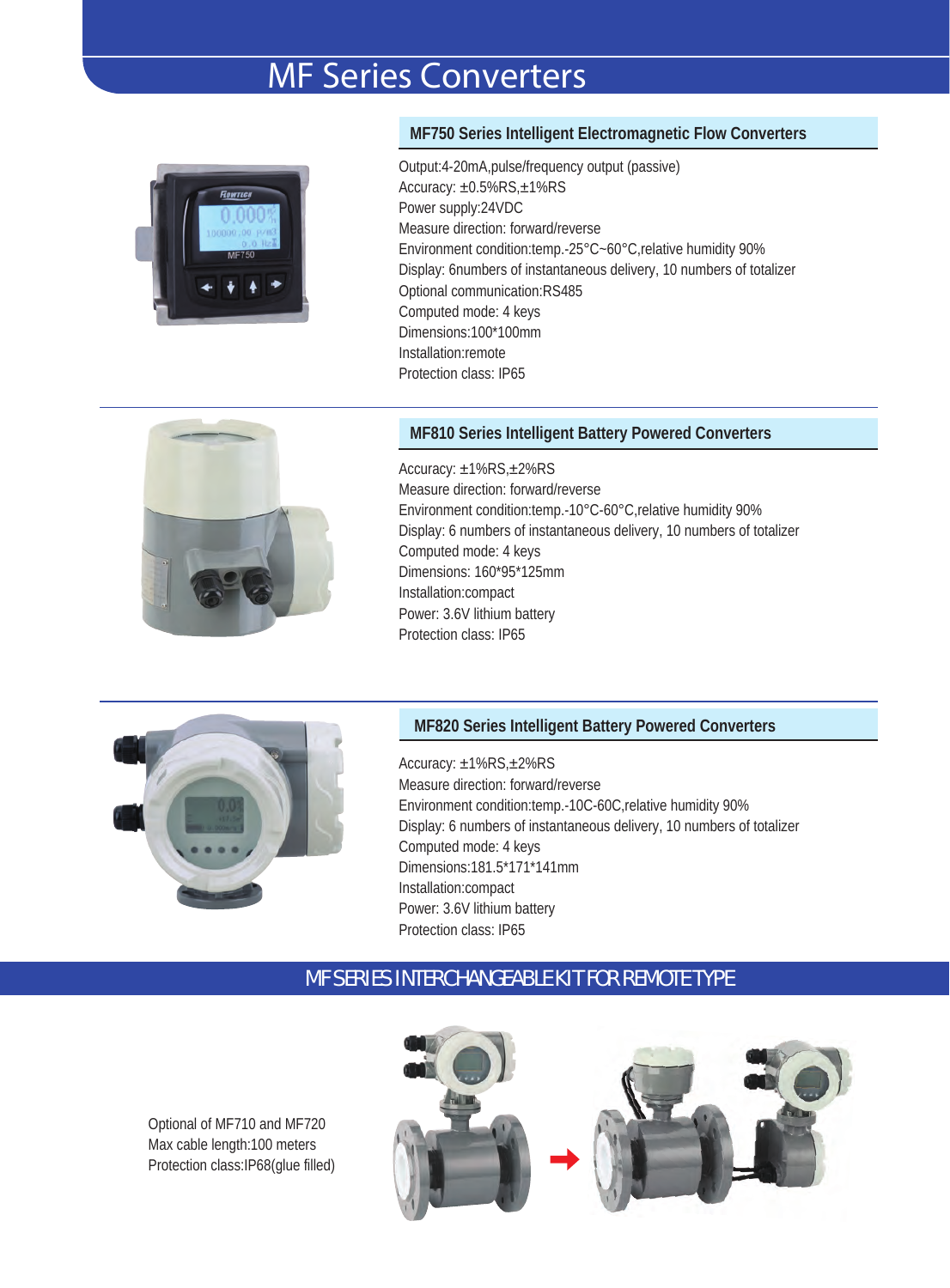## **FLOWTECH™**

A

## FA Series

#### Intelligent Electromagnetic Flowmeter Sensors

**Performance Feature**

Diameter: DN10-DN2000 Electrode: 316L,Hc,Ti,Ta,Pt



#### **FA external dimensions**

Liner:Rubber, polyurethane,PTFE,PFA,F46 Medium: conductivity liquids

Medium conductivity :≥20μ s/cm Accuracy: ±0.5%RS- ±1.0%RS Velocity of flow: 0.1m/s -10m/s Working temperature:compact≤100°C,remote≤150°C(rubber≤65°C) Working pressure:0.6MPa-4.0MPa(base on diameter) Protection class:IP65,IP67 Related converter type:MF710/MF720/MF730/MF740/MF760 Output:4-20mA/ frequency/pulse Power supply: 85~265VAC (50HZ or 60HZ) 24VDC Installation type: compact,remote

Unit (mm)



L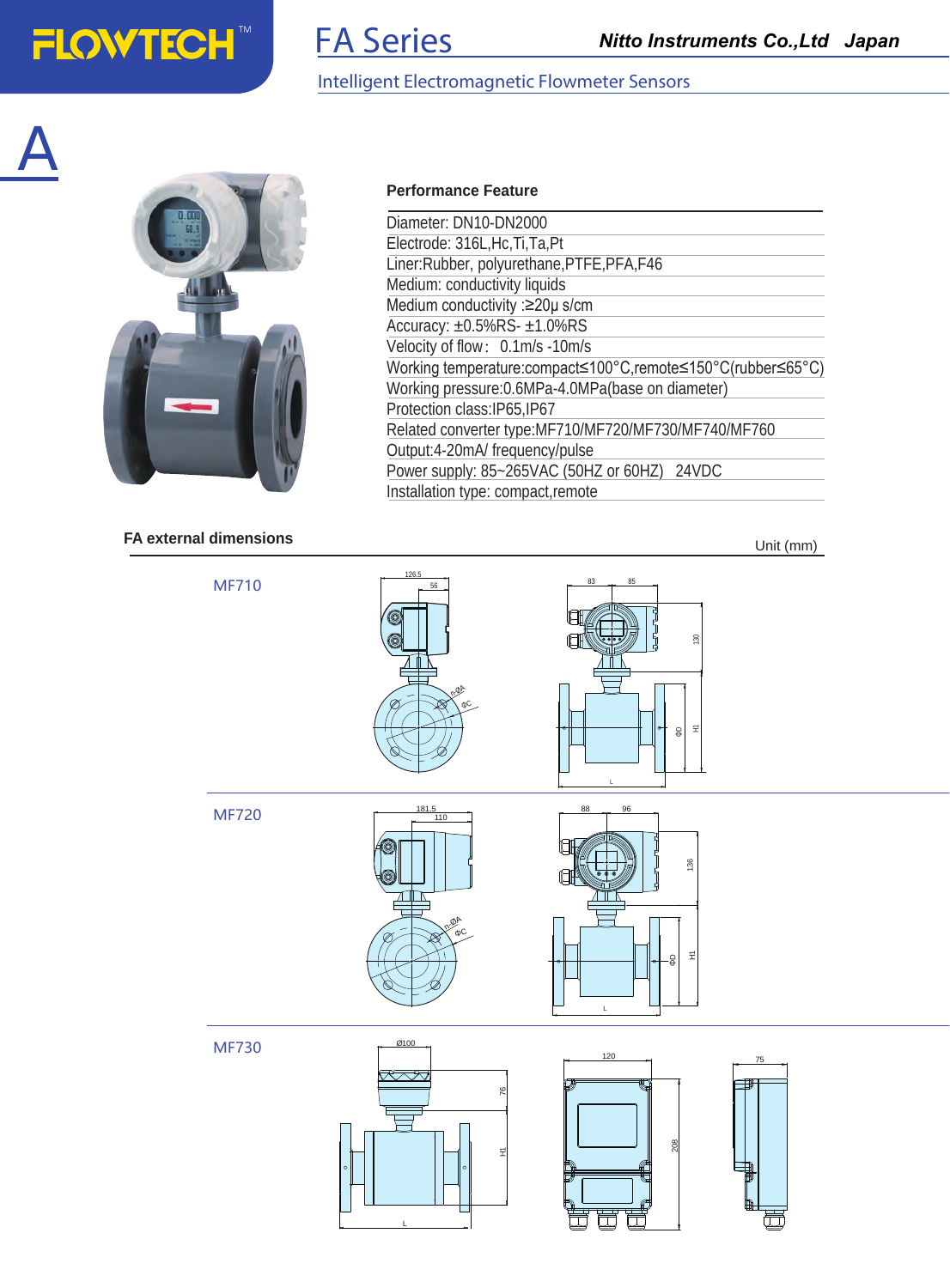### Intelligent Electromagnetic Flowmeter Sensors

|          | annonatona for compact and remote type (Dase on Div standard) |      |      |             |           |        |                                      | Unit (mm)                           |
|----------|---------------------------------------------------------------|------|------|-------------|-----------|--------|--------------------------------------|-------------------------------------|
| DN<br>mm | Working<br>pressure<br>MPa                                    | L    | D    | $\mathsf C$ | n-øA      | H1     | Compact<br>Weights<br>$(K\breve{G})$ | Remote<br>Weights<br>$(K\breve{G})$ |
| $10$     |                                                               | 150  | 90   | 60          | $4 - 014$ | 130    | 6                                    | $\overline{4}$                      |
| 15       |                                                               | 150  | 95   | 65          | $4 - 014$ | 132.5  | 6                                    | $\overline{4}$                      |
| 20       |                                                               | 150  | 105  | 75          | $4 - 014$ | 137.5  | $\,8\,$                              | $\boldsymbol{6}$                    |
| 25       |                                                               | 150  | 115  | 85          | $4 - 014$ | 145    | 9                                    | $\overline{7}$                      |
| 32       | 4.0                                                           | 150  | 140  | 100         | $4 - 018$ | 162.5  | 11                                   | 12                                  |
| 40       |                                                               | 150  | 150  | 110         | $4 - 018$ | 172.5  | 13                                   | 14                                  |
| 50       |                                                               | 200  | 165  | 125         | $4 - 018$ | 187.5  | 15                                   | 15                                  |
| 65       |                                                               | 200  | 185  | 145         | $8 - 018$ | 202.5  | 16                                   | 18                                  |
| 80       |                                                               | 200  | 200  | 160         | $8 - 018$ | 220    | 19                                   | 20                                  |
| 100      |                                                               | 250  | 220  | 180         | $8 - 018$ | 230    | 23                                   | 25                                  |
| 125      | 1.6                                                           | 250  | 250  | 210         | $8 - 018$ | 270    | 27                                   | 29                                  |
| 150      |                                                               | 300  | 285  | 240         | $8 - 022$ | 302.5  | 33                                   | 36                                  |
| 200      |                                                               | 350  | 340  | 295         | $8 - 022$ | 352.5  | 51                                   | 49                                  |
| 250      |                                                               | 400  | 395  | 350         | 12-ø22    | 407.5  | 70                                   | $70\,$                              |
| 300      |                                                               | 500  | 445  | 400         | 12-ø22    | 460    | 102                                  | 100                                 |
| 350      |                                                               | 500  | 505  | 460         | 16-ø22    | 517.5  | 123                                  | 121                                 |
| 400      |                                                               | 600  | 565  | 515         | 16-ø26    | 572.5  | 147                                  | 145                                 |
| 450      | 1.0                                                           | 600  | 615  | 565         | 20-ø26    | 622.5  | 212                                  | 207                                 |
| 500      |                                                               | 600  | 670  | 620         | 20-ø26    | 675    | 229                                  | 210                                 |
| 600      |                                                               | 600  | 780  | 725         | 20-ø30    | 745    | 252                                  | 250                                 |
| 700      |                                                               | 700  | 895  | 840         | 24-ø30    | 892    | 352                                  | 350                                 |
| 800      |                                                               | 800  | 1015 | 950         | 24-ø33    | 1002.5 | 462                                  | 460                                 |
| 900      |                                                               | 900  | 1115 | 1050        | 28-ø33    | 1102.5 | 558                                  | 550                                 |
| 1000     |                                                               | 1000 | 1175 | 1120        | 28-ø30    | 1182.5 | 690                                  | 680                                 |
| 1200     |                                                               | 1200 | 1405 | 1340        | 32-ø33    | 1397.5 | 785                                  | 780                                 |
| 1400     |                                                               | 1400 | 1630 | 1560        | 36-ø36    | 1610   | 1258                                 | 1250                                |
| 1600     | 0.6                                                           | 1600 | 1830 | 1760        | 40xø36    | 1810   | 1565                                 | 1550                                |
| 1800     |                                                               | 1800 | 2045 | 1970        | 44xø39    | 2017.5 | 2085                                 | 2080                                |
| 2000     |                                                               | 2000 | 2265 | 2180        | 48xø42    | 2227.5 | 2605                                 | 2600                                |

#### **External dimensions for compact and remote type (Base on DN standard)**

\* Note: Please advise standard if need special requirements.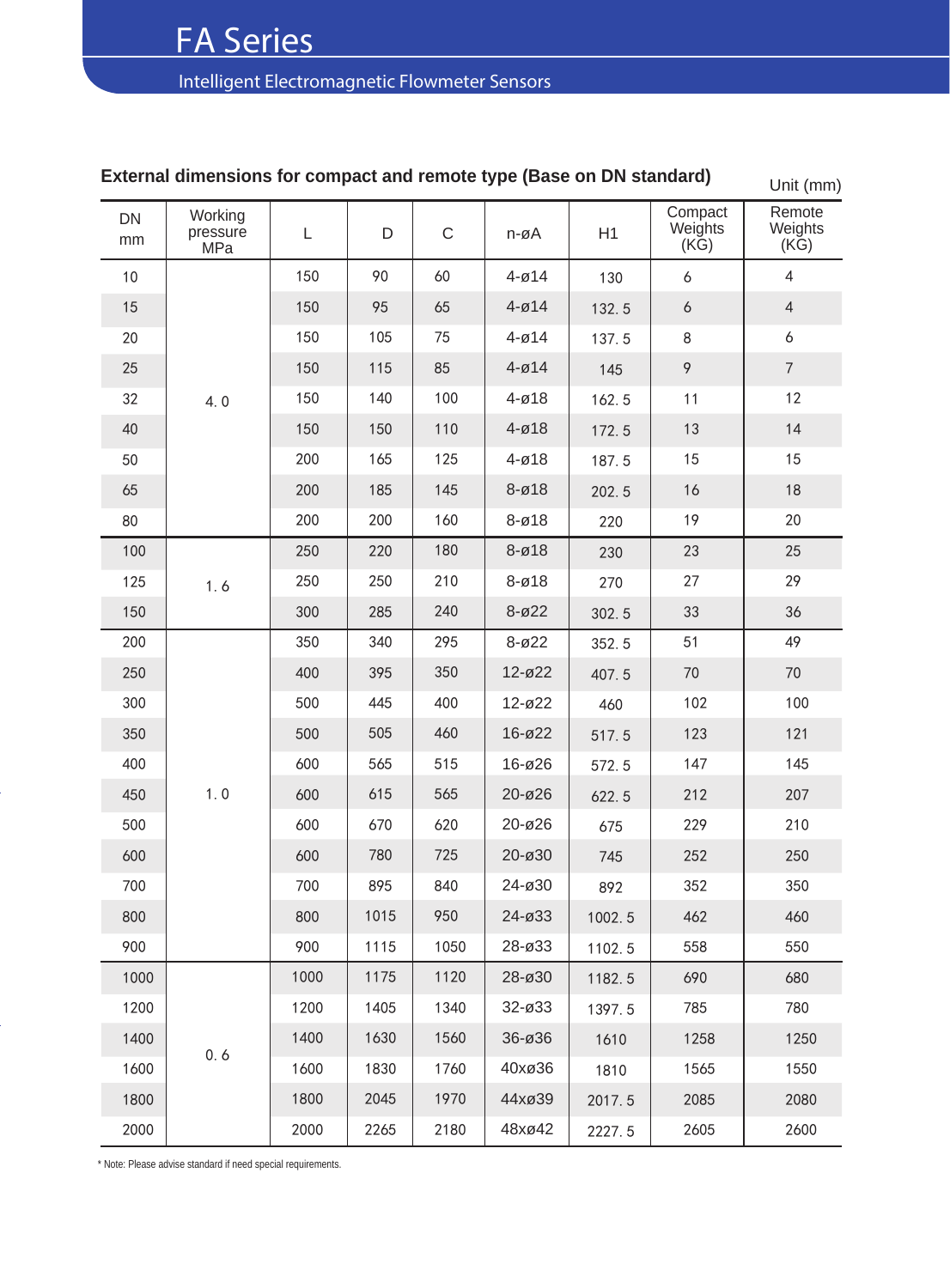**FLOWTECH** 



#### KF700-FA How to order

**Selection** 

FA Series



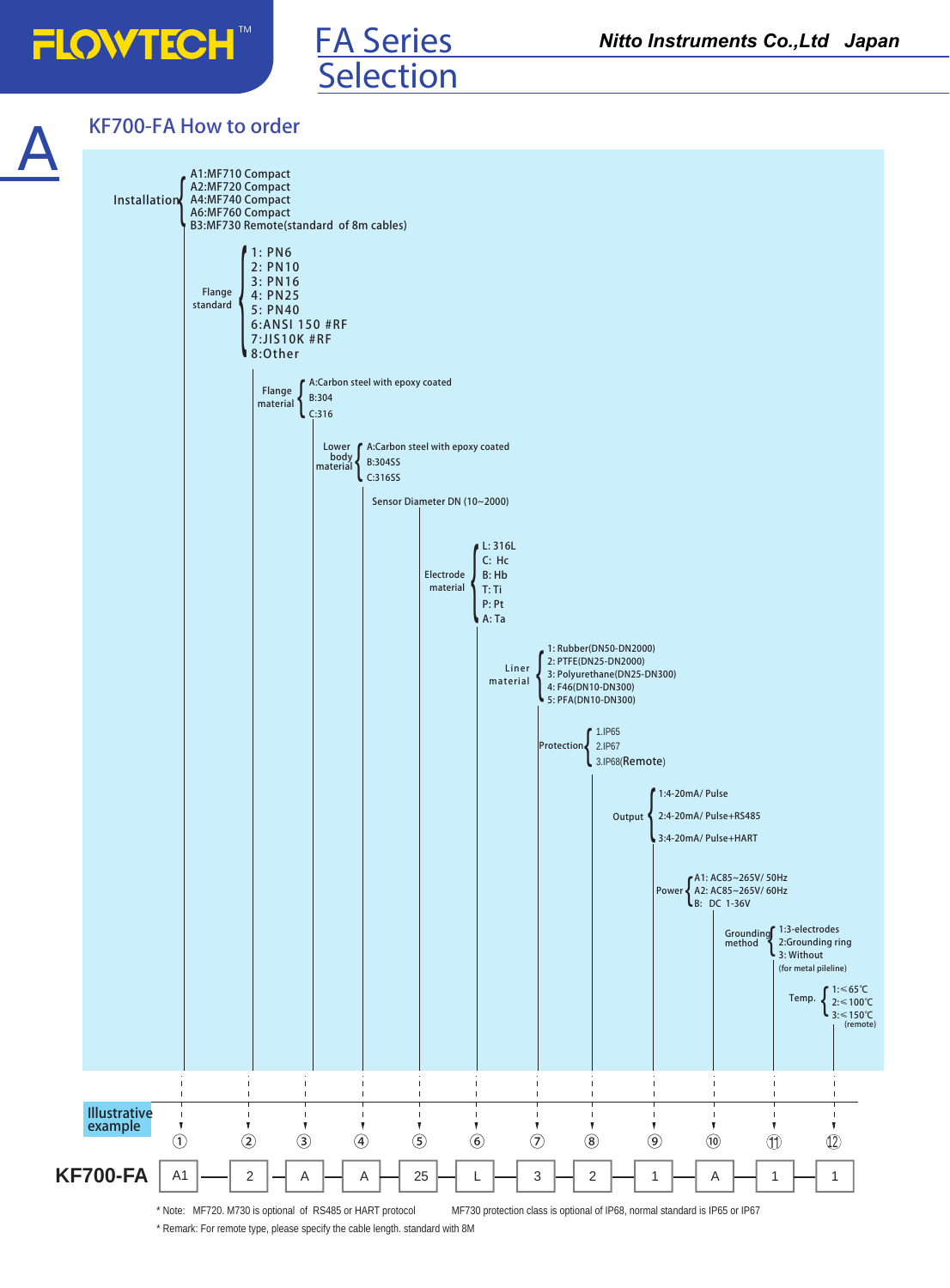#### Intelligent Electromagnetic Flowmeter

### Flow Range Chart by Pipe Size

| <b>DN</b><br>(mm) | <b>MIN</b><br>$m^3/h$ | Flow Range Selection $(m^3/h)$                                               |
|-------------------|-----------------------|------------------------------------------------------------------------------|
| 10                | 0.08                  | 0.16, 0.2, 0.25, 0.3, 0.4, 0.5, 0.6, 0.8, 1.0, 1.2, 1.6, 2.0, 2.5            |
| 15                | 0.2                   | 0.4, 0.5, 0.6, 0.8, 1.0, 1.2, 1.6, 2.0, 2.5, 3.0, 4.0, 5.0, 6.0              |
| 20                | 0.3                   | 0.6, 0.8, 1.0, 1.2, 1.6, 2.0, 2.5, 3.0, 4.0, 5.0, 6.0, 8.0, 10.0             |
| 25                | 0.5                   | 1.0,1.2,1.6,2.0,2.5,3.0,4.0,5.0,6.0,8.0,10.0,12.0,14.0,16.0                  |
| 32                | 0.8                   | 1.6, 2.0, 2.5, 3.0, 4.0, 5.0, 6.0, 8.0, 10.0, 12.16, 20, 25                  |
| 40                | 1.2                   | 2.5, 3.0, 4.0, 5.0, 6.0, 8.0, 10.0, 12, 16, 20, 25, 30, 40                   |
| 50                | $\overline{2}$        | 4.0, 5.0, 6.0, 8.0, 10, 12, 16, 20, 25, 30, 40, 50, 60, 70                   |
| 65                | 3.5                   | 6.0,8.0,10,12,16,20,25,30,40,50,60,80,100,120                                |
| 80                | 5                     | 10,12,16,20,25,30,40,50,60,80,100,120,160                                    |
| 100               | $\,8\,$               | 16,20,25,30,40,50,60,80,100,120,160,200,250                                  |
| 125               | 12                    | 25,30,40,50,60,80,100,120,160,200,250,300,400                                |
| 150               | 18                    | 40,50,60,80,100,120,160,200,250,300,400,500,600                              |
| 200               | 30                    | 60,80,100,120,160,200,250,300,400,500,600,800,1000                           |
| 250               | 50                    | 100,120,160,200,250,300,400,500,600,800,1000,1200,1600                       |
| 300               | 70                    | 160,200,250,300,400,500,600,800,1000,1200,1600,2000,2500                     |
| 350               | 100                   | 200,250,300,400,500,600,800,1000,1200,1600,2000,2500,3000                    |
| 400               | 120                   | 250,300,400,500,600,800,1000,1200,1600,2000,2500,3000,4000                   |
| 450               | 160                   | 300,400,500,600,800,1000,1200,1600,2000,2500,3000,4000,5000                  |
| 500               | 200                   | 400,500,600,800,1000,1200,1600,2000,2500,3000,4000,5000,6000                 |
| 600               | 300                   | 600,800,1000,1200,1600,2000,2500,3000,4000,5000,6000,10000                   |
| 700               | 400                   | 800,1000,1200,1600,2000,2500,3000,4000,5000,6000,10000,12000                 |
| 800               | 500                   | 1000,1200,1600,2000,2500,3000,4000,5000,6000,10000,12000,16000               |
| 900               | 650                   | 1200,1600,2000,2500,3000,4000,5000,6000,8000,10000,12000,16000, 18000        |
| 1000              | 800                   | 1600,2000,2500,3000,4000,5000,6000,10000,12000,16000,20000                   |
| 1200              | 1200                  | 2500,3000,4000,5000,6000,8000,10000,12000,16000,20000,25000,30000            |
| 1400              | 1500                  | 3000,4000,5000,6000,8000,10000,12000,16000,20000,25000,30000,40000           |
| 1600              | 2000                  | 4000,5000,6000,8000,10000,12000,16000,20000,25000,30000,40000,50000,60000    |
| 1800              | 2500                  | 5000,6000,8000,10000,12000,16000,20000,25000,30000,40000,50000,60000         |
| 2000              | 3000                  | 6000,8000,10000,12000,16000,20000,25000,30000,40000,50000,60000,80000,100000 |

Note: The flow in blue colour with more high accuracy for each diameters.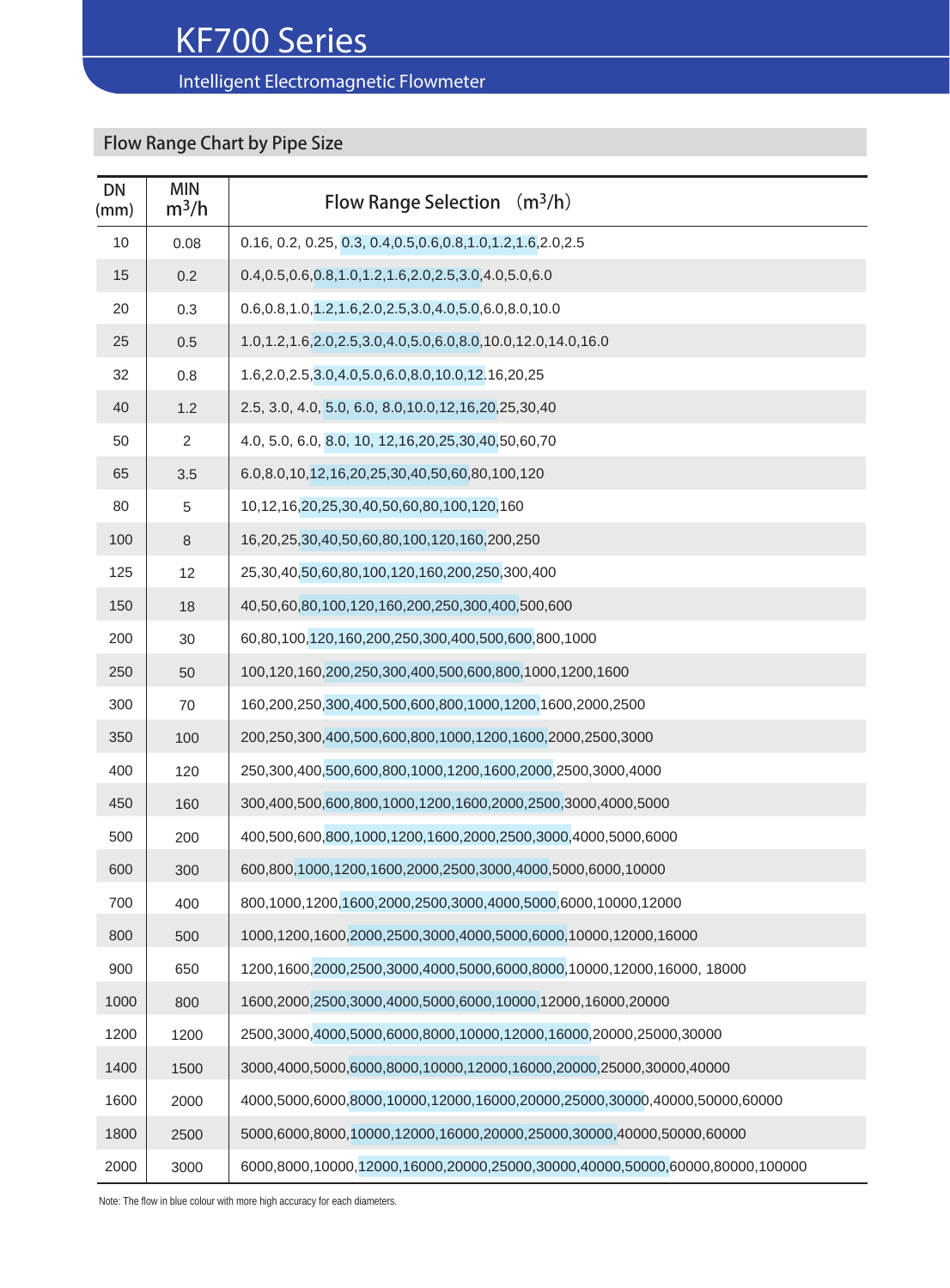

## **JA Series**

#### Electromagnetic flowmeter sensors (Wafer type)



#### **Performance Feature**

| Diameter: DN25mm-DN150                               |
|------------------------------------------------------|
| Electrode: 316L, Hc, Ti, Ta, Pt                      |
| Liner: PTFE, PFA                                     |
| Medium: conductivity liquids                         |
| Medium conductivity: $\geq 5\mu$ s/cm                |
| Accuracy: ±0.25%RS,±0.5%RS,±1.0%RS                   |
| Velocity of flow: 0.1m/s-10m/s                       |
| Working temperature:-25°C~150°C                      |
| Working pressure: 1.0MPa                             |
| Related converter type:MF710/MF720/MF730/MF750/MF760 |
| Connection standard: DIN                             |
| Output:4-20mA/frequency/pulse                        |
| Power supply: 85~265VAC (50HZ or 60HZ) /24VDC        |
| Installation type: compact, remote                   |

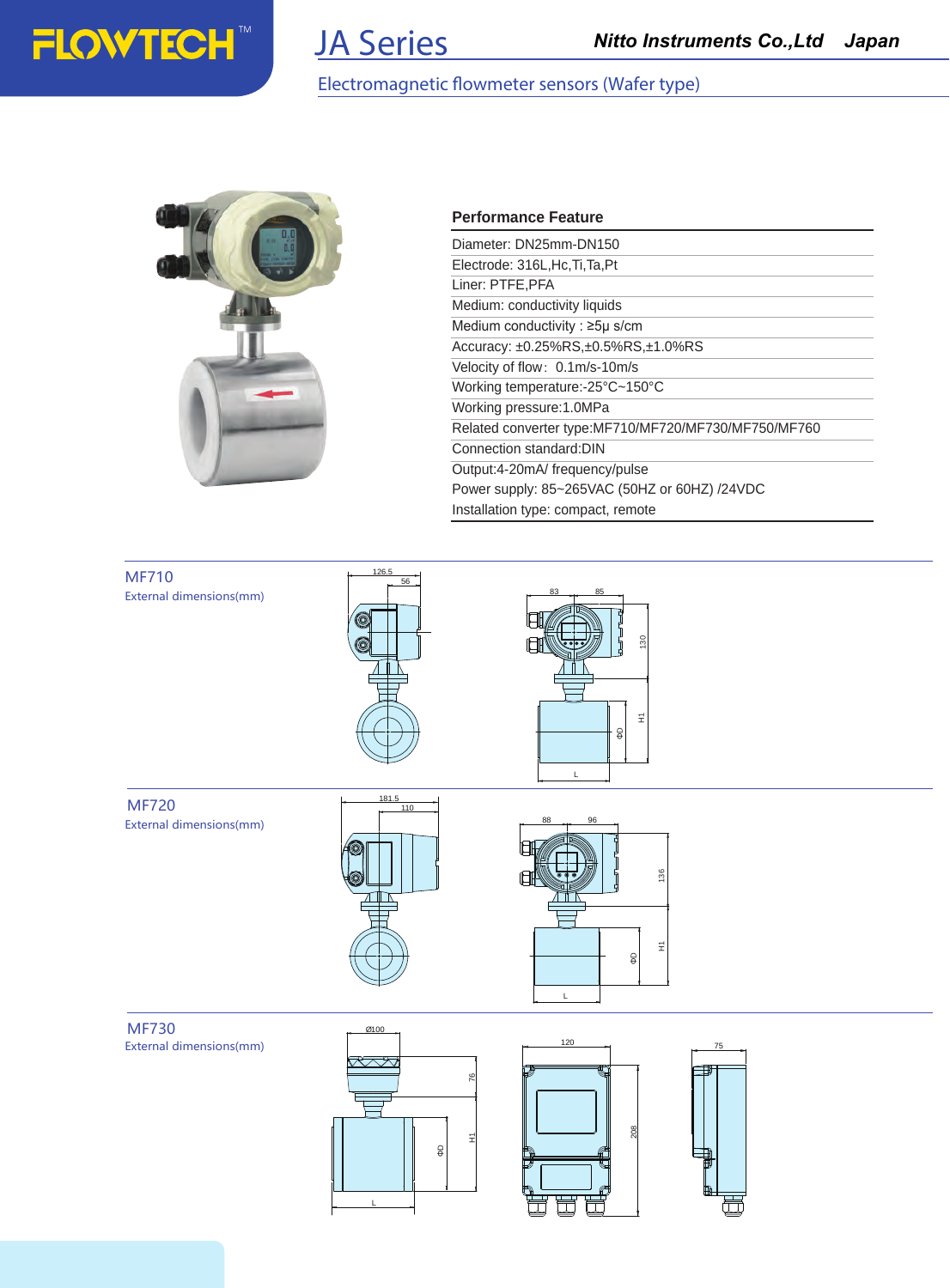Electromagnetic Flowmeter Sensors

| <b>JA External Dimensions</b> | Unit: mm |     |     |
|-------------------------------|----------|-----|-----|
| DN                            |          | D   | H1  |
| 25                            | 90       | 72  | 112 |
| 32                            | 90       | 82  | 122 |
| 40                            | 90       | 92  | 132 |
| 50                            | 125      | 108 | 148 |
| 65                            | 125      | 128 | 168 |
| 80                            | 130      | 142 | 182 |
| 100                           | 160      | 162 | 202 |
| 125                           | 170      | 192 | 232 |
| 150                           | 185      | 219 | 259 |

KF700-JA **How to order**



\* Remark: For remote type, please specify the cable length( Standard is 8M).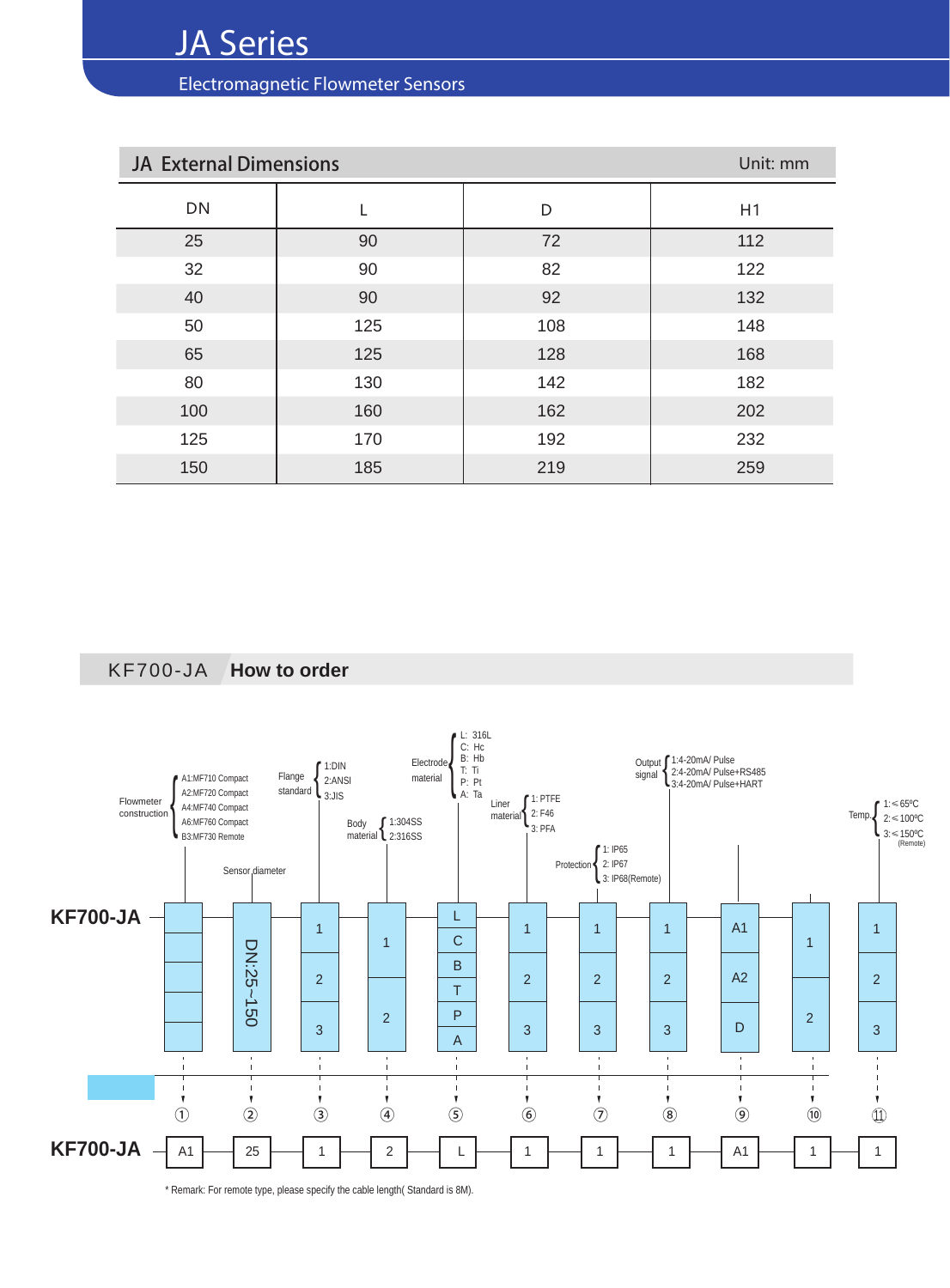

## KA Series

#### Electromagnetic Flowmeter Sensors (Tri-clamp Type)

# A



#### **Performance Feature**

Diameter: DN25mm-DN100 Electrode: 316L,Hc,Ti,Ta,Pt Liner: PTFE,PFA Medium: conductivity liquids Medium conductivity :≥20μ s/cm Accuracy: ±0.5%RS- ±1.0%RS Velocity of flow: 0.1m/s- 10m/s Working temperature:compact≤100°C,remote≤150°C Power supply:85~265VAC (50HZ or 60HZ) /24VDC Related converter type:MF710/MF720/MF730/MF750/MF760 Installation type: compact, remote Connection standard: DIN

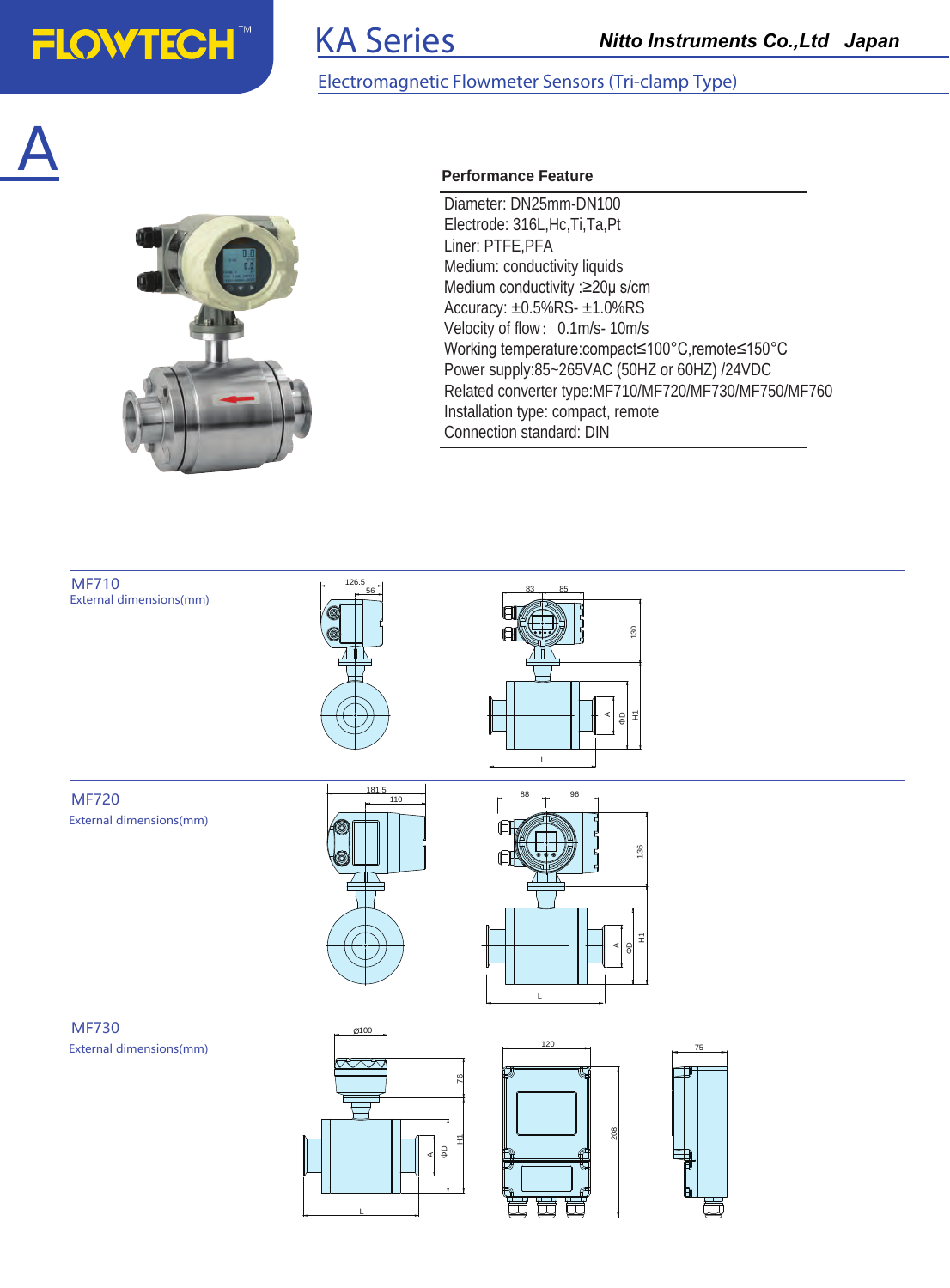## KA Series

#### Electromagnetic Flowmeter Sensors (Tri-clamp)

| <b>KA External Dimeasions</b><br>Unit: mm |      |      |                |      |  |  |  |  |
|-------------------------------------------|------|------|----------------|------|--|--|--|--|
| <b>DN</b>                                 | L    | D    | H1             | A    |  |  |  |  |
| 10                                        | 180  | 91   | 130            | 50.5 |  |  |  |  |
| 15                                        | 180  | 91   | 130            | 50.5 |  |  |  |  |
| 20                                        | 180  | 91   | 130            | 50.5 |  |  |  |  |
| 25                                        | 180  | 91   | 130            | 50.5 |  |  |  |  |
| 32                                        | 190  | 105  | 145            | 50.5 |  |  |  |  |
| 40                                        | 200  | 120  | 165            | 64   |  |  |  |  |
| 50                                        | 220  | 140  | 180            | 77.5 |  |  |  |  |
| 65                                        | 230  | 150  | 190            | 91   |  |  |  |  |
| 80                                        | 250  | 160  | 200            | 106  |  |  |  |  |
| 100                                       | 270  | 190  | 230            | 119  |  |  |  |  |
|                                           |      |      |                |      |  |  |  |  |
| DN                                        | A    | d1   | d              | L    |  |  |  |  |
| 10                                        | 34   | 13   | 10             | 21.5 |  |  |  |  |
| 15                                        | 34   | 19.5 | 15             | 21.5 |  |  |  |  |
| 20                                        | 50.5 | 23   | 1.5            | 21.5 |  |  |  |  |
| 25                                        | 50.5 | 29   | 1.5            | 21.5 |  |  |  |  |
| 32                                        | 50.5 | 35   | 1.5            | 21.5 |  |  |  |  |
| 40                                        | 64   | 41   | 1.5            | 21.5 |  |  |  |  |
| 50                                        | 77.5 | 53   | 1.5            | 21.5 |  |  |  |  |
| 65                                        | 91   | 70   | 2              | 21.5 |  |  |  |  |
| 80                                        | 106  | 85   | $\overline{2}$ | 21.5 |  |  |  |  |
| 100                                       | 119  | 104  | $\overline{2}$ | 28   |  |  |  |  |





Note: Special requirements need advise size of A and d1



\* Note: MF720. M730 is optional of RS485 or HART protocol MF730 protection class is optional of IP68, normal standard is IP65 or IP67 \* Remark: For remote type, please specify the special cable length( Standard is 8M).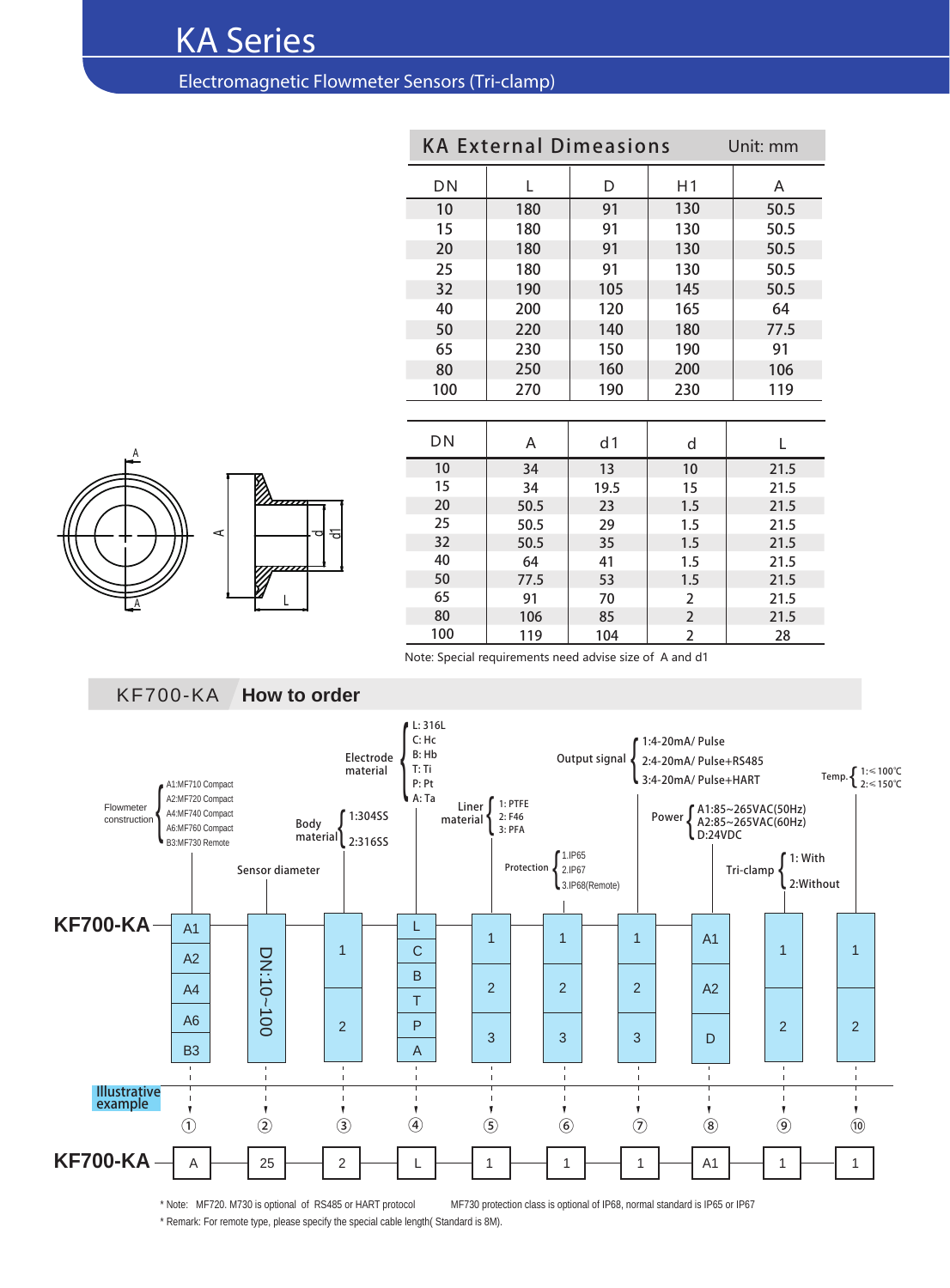## KF700M Series

#### Mini Electromagnetic Flowmeters





|               | Unit: $L/min$   |                |                 |
|---------------|-----------------|----------------|-----------------|
|               | Flow range      | Male(BSP)      |                 |
| DN(mm)        | <b>Standard</b> | <b>Special</b> |                 |
| $\mathcal{P}$ | $0.1 - 1$       | $0.1 - 2$      | $3/8$ "         |
| 3             | $0.2 - 2$       | $0.2 - 4$      | 3/8"            |
| 4             | $0.4 - 4$       | $0.4 - 8$      | 3/8"            |
| 6             | $0.8 - 8$       | $0.8 - 16$     | 3/8"            |
| 8             | $1.5 - 15$      | $1.5 - 30$     | $1/2$ "         |
| 10            | $2 - 20$        | $2 - 40$       | $1/2$ "         |
| 15            | $5 - 50$        | $5 - 100$      | $1/2$ "         |
| 20            | $9 - 90$        | $9 - 180$      | $3/4$ "         |
| 25            | $15 - 150$      | $15 - 300$     | 1 <sup>''</sup> |

## A 90  $\epsilon$ क జ  $\Omega$

#### **Magnetic Inductive Flowmeter**

KF700M series Magnetic Inductive Flowmeter is our new developed low flow flowmeter with latest technologies, there are no moving parts, no mechanic wear, compact size design and easy installation. It is an alternative of Paddle Wheel Flowmeter when measuring waste water or dirty liquids. And suitable for continuously flow measurement on wide range of applications. 24V DC power supply and pulse output, also can be pre-configured at factory for any special flow measurement.

#### **Performance Feature**

| Diameter: DN2~DN25                              |
|-------------------------------------------------|
| Electrodes: 316L                                |
| Medium: conductivity liquids                    |
| Medium : ≥5µs/cm, softener water ≥ 20µs/cm      |
| Accuracy: ±2.0%RS                               |
| Velocity of flow: 0.3m/s -10m/s                 |
| Working temp.: $-10^{\circ}$ C $-+60^{\circ}$ C |
| Working pressure: 0.6MPa~1.0MPa                 |
| Protection: IP67                                |
| Output Signal: Pulse/Frequency                  |
| Power: 24VDC                                    |
| Installation: compact, remote with LCD          |
| Body material: Aluminium                        |

| External dimensions |     | Unit: mm        |      |
|---------------------|-----|-----------------|------|
| DΝ                  | Α   | B(BSP)          | C    |
| 2                   | 130 | $3/8$ "         |      |
| 3                   | 130 | $3/8$ "         |      |
| $\overline{4}$      | 130 | $3/8$ "         |      |
| 6                   | 130 | 3/8"            |      |
| 8                   | 150 | $1/2$ "         | 67.5 |
| 10                  | 150 | $1/2$ "         |      |
| 15                  | 150 | $1/2$ "         |      |
| 20                  | 150 | $3/4$ "         |      |
| 25                  | 160 | 1 <sup>''</sup> |      |

KF700M **How to order**